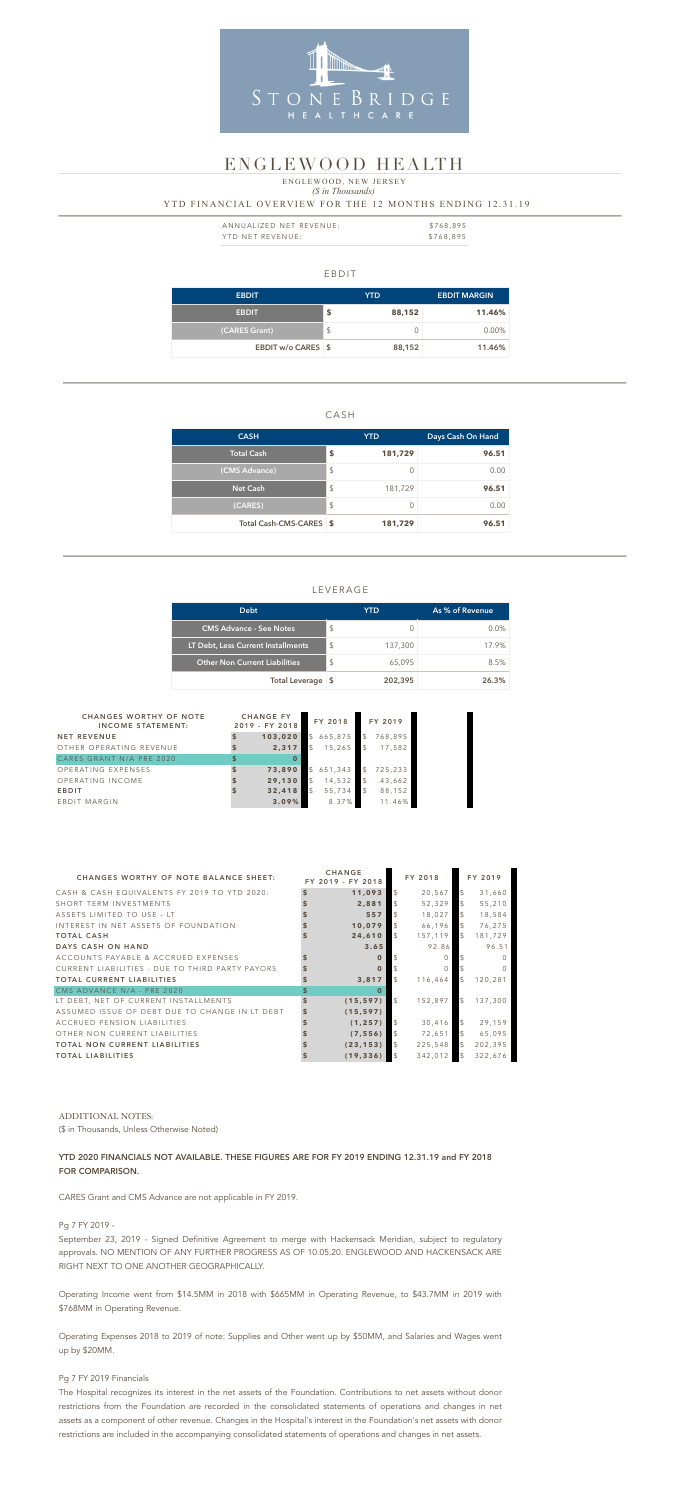

## EBDIT

## *(\$ in Thousands)*  YTD EBDIT WITH & WITHOUT CARES GRANT FOR THE 12 MONTHS ENDING 12.31.19 ENGLEWOOD HEALTH

| ANNUALIZED NET REVENUE: | \$768,895 |
|-------------------------|-----------|
| YTD NET REVENUE:        | \$768,895 |

## EBDIT YTD 2020

| <b>EBDIT</b>             |               | <b>YTD</b> | <b>EBDIT MARGIN</b> |
|--------------------------|---------------|------------|---------------------|
| <b>Operating Income</b>  | $\mathcal{L}$ | 43,662     |                     |
| Plus Interest            | $\mathcal{L}$ | 6,559      |                     |
| <b>Plus Depreciation</b> | $\frac{1}{2}$ | 37,931     |                     |
| Total EBDIT \$           |               | 88,152     | 11.46%              |

## CARES GRANT

| <b>CARES GRANT</b>         | <b>Notes</b>                         | YTD |
|----------------------------|--------------------------------------|-----|
| <b>CARES Grant</b>         | See Notes on Pg 1 of<br>this Summary |     |
| <b>Total CARES Funding</b> |                                      |     |

#### EBDIT WITHOUT CARES

| <b>EBDIT WITHOUT CARES</b> | YTD. |        | <b>EBDIT MARGIN</b> |
|----------------------------|------|--------|---------------------|
| <b>EBDIT w/ CARES</b>      |      | 88,152 | 11.46%              |
| (CARES)                    |      |        | $0.00\%$            |
| Total EBDIT w/o CARES \$   |      | 88,152 | 11.46%              |